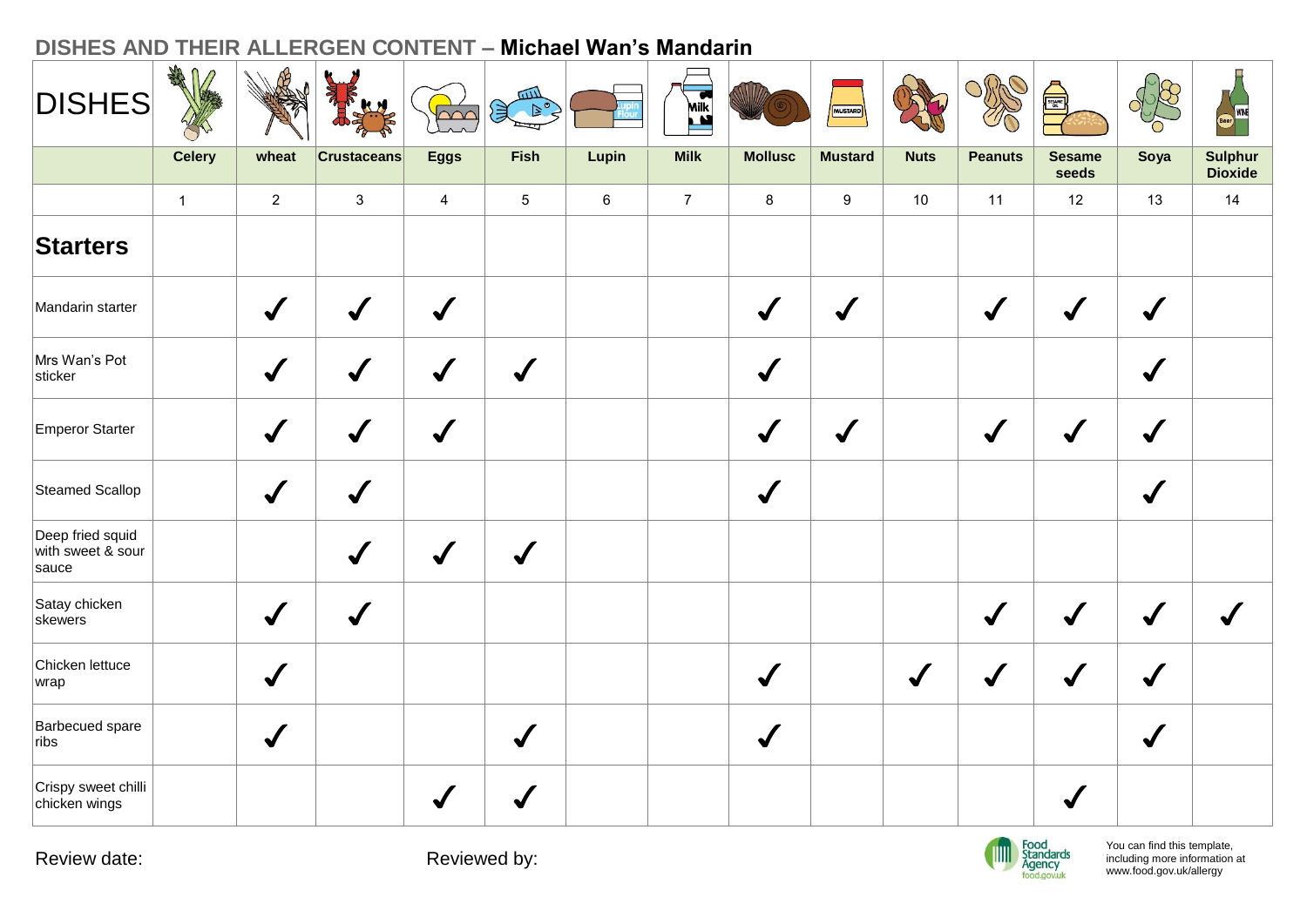| <b>DISHES</b>                            | ARA           |                            | <b>AM</b>          | $\sqrt{200}$         | $\begin{picture}(120,115) \put(0,0){\line(1,0){10}} \put(15,0){\line(1,0){10}} \put(15,0){\line(1,0){10}} \put(15,0){\line(1,0){10}} \put(15,0){\line(1,0){10}} \put(15,0){\line(1,0){10}} \put(15,0){\line(1,0){10}} \put(15,0){\line(1,0){10}} \put(15,0){\line(1,0){10}} \put(15,0){\line(1,0){10}} \put(15,0){\line(1,0){10}} \put(15,0){\line$ |         | Milk           |                | MUSTARD        |             |                | S                      |              | Beer WNE           |
|------------------------------------------|---------------|----------------------------|--------------------|----------------------|-----------------------------------------------------------------------------------------------------------------------------------------------------------------------------------------------------------------------------------------------------------------------------------------------------------------------------------------------------|---------|----------------|----------------|----------------|-------------|----------------|------------------------|--------------|--------------------|
|                                          | <b>Celery</b> | wheat                      | <b>Crustaceans</b> | <b>Eggs</b>          | Fish                                                                                                                                                                                                                                                                                                                                                | Lupin   | <b>Milk</b>    | <b>Mollusc</b> | <b>Mustard</b> | <b>Nuts</b> | <b>Peanuts</b> | <b>Sesame</b><br>seeds | Soya         | Sulphur<br>Dioxide |
|                                          | $\mathbf{1}$  | $\overline{2}$             | $\mathbf{3}$       | $\overline{4}$       | $5\phantom{.0}$                                                                                                                                                                                                                                                                                                                                     | $\,6\,$ | $\overline{7}$ | $\bf{8}$       | 9              | $10$        | 11             | 12                     | 13           | 14                 |
| Prawn toast                              |               | $\blacklozenge$            | $\checkmark$       | $\checkmark$         |                                                                                                                                                                                                                                                                                                                                                     |         |                | $\checkmark$   |                |             |                | $\blacklozenge$        |              |                    |
| Steak roll in black<br>pepper sauce      |               | $\checkmark$               |                    | $\checkmark$         |                                                                                                                                                                                                                                                                                                                                                     |         | $\sqrt{2}$     | $\checkmark$   |                |             |                | $\checkmark$           | $\checkmark$ |                    |
| Seaweed with fish<br>crumbs              |               |                            | $\checkmark$       |                      | $\checkmark$                                                                                                                                                                                                                                                                                                                                        |         |                |                |                |             |                |                        |              |                    |
| Vegetable spring<br>roll                 |               | $\checkmark$               |                    | $\checkmark$         |                                                                                                                                                                                                                                                                                                                                                     |         |                |                |                |             |                |                        |              |                    |
| Mushroom in<br>garlic or oyster<br>sauce |               | $\boldsymbol{\mathcal{N}}$ |                    |                      |                                                                                                                                                                                                                                                                                                                                                     |         |                | $\checkmark$   |                |             |                |                        | $\checkmark$ |                    |
| Salt and chilli soft<br>shell crab       |               |                            | $\checkmark$       | $\blacktriangledown$ | $\checkmark$                                                                                                                                                                                                                                                                                                                                        |         |                | $\checkmark$   |                |             |                | $\checkmark$           |              |                    |
| Salt and pepper<br>spare ribs            |               |                            |                    | $\blacktriangledown$ |                                                                                                                                                                                                                                                                                                                                                     |         |                | $\checkmark$   |                |             |                | $\checkmark$           |              |                    |
| Aromatic crispy<br>duck                  |               | $\checkmark$               | $\checkmark$       | $\bigvee$            |                                                                                                                                                                                                                                                                                                                                                     |         |                | $\checkmark$   |                |             |                | $\blacklozenge$        |              |                    |
|                                          |               |                            |                    |                      |                                                                                                                                                                                                                                                                                                                                                     |         |                |                |                |             |                |                        |              |                    |

Review date:  $\qquad \qquad$  Reviewed by:

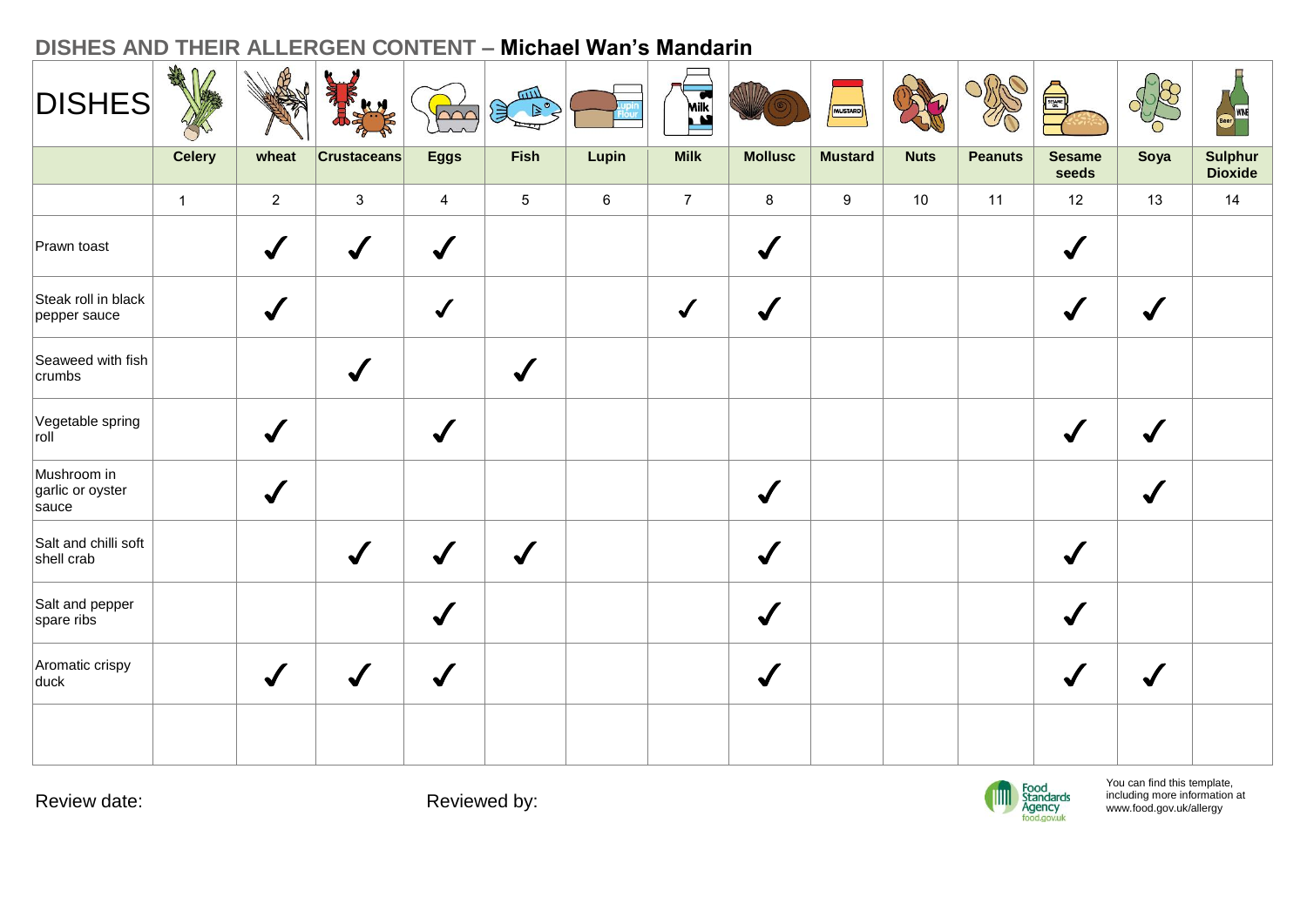| <b>DISHES</b>                  | AMA<br>M      |                | IF HA                | $\overline{\mathbb{R}}$ | $\left(\frac{1}{2}\right)$ |         | Milk           |                | MUSTARD          |             |                | S                      |              | WNE<br><b>Beer</b>               |
|--------------------------------|---------------|----------------|----------------------|-------------------------|----------------------------|---------|----------------|----------------|------------------|-------------|----------------|------------------------|--------------|----------------------------------|
|                                | <b>Celery</b> | wheat          | <b>Crustaceans</b>   | <b>Eggs</b>             | Fish                       | Lupin   | <b>Milk</b>    | <b>Mollusc</b> | <b>Mustard</b>   | <b>Nuts</b> | <b>Peanuts</b> | <b>Sesame</b><br>seeds | Soya         | <b>Sulphur</b><br><b>Dioxide</b> |
|                                | $\mathbf{1}$  | $\overline{2}$ | $\sqrt{3}$           | $\overline{4}$          | $5\phantom{.0}$            | $\,6\,$ | $\overline{7}$ | 8              | $\boldsymbol{9}$ | $10$        | 11             | 12                     | 13           | 14                               |
| Soup                           |               |                |                      |                         |                            |         |                |                |                  |             |                |                        |              |                                  |
| Wonton soup                    |               | $\checkmark$   | $\checkmark$         | $\checkmark$            | $\checkmark$               |         |                | $\checkmark$   |                  |             |                | $\checkmark$           | $\checkmark$ |                                  |
| Chicken &<br>sweetcorn soup    |               |                |                      | $\checkmark$            |                            |         |                |                |                  |             |                | $\checkmark$           |              |                                  |
| Crabmeat &<br>sweetcorn soup   |               |                | $\sqrt{\frac{1}{2}}$ | $\checkmark$            |                            |         |                |                |                  |             |                | $\checkmark$           |              |                                  |
| Hot & sour soup                |               | $\checkmark$   | $\checkmark$         | $\blacktriangledown$    | $\boldsymbol{J}$           |         |                | $\checkmark$   |                  |             |                | $\blacktriangledown$   | $\sqrt{}$    |                                  |
| Chicken straw<br>mushroom soup |               | $\bigvee$      |                      |                         |                            |         |                | $\bigvee$      |                  |             |                | $\checkmark$           | $\checkmark$ |                                  |
| Chicken noodle<br>soup         |               | $\checkmark$   |                      | $\checkmark$            |                            |         |                | $\bigvee$      |                  |             |                | $\blacklozenge$        | $\sqrt{}$    |                                  |
| Vegetable &<br>mushroom soup   |               | $\checkmark$   |                      |                         |                            |         |                |                |                  |             |                |                        |              |                                  |
|                                |               |                |                      |                         |                            |         |                |                |                  |             |                |                        |              |                                  |

Review date:  $\qquad \qquad$  Reviewed by:

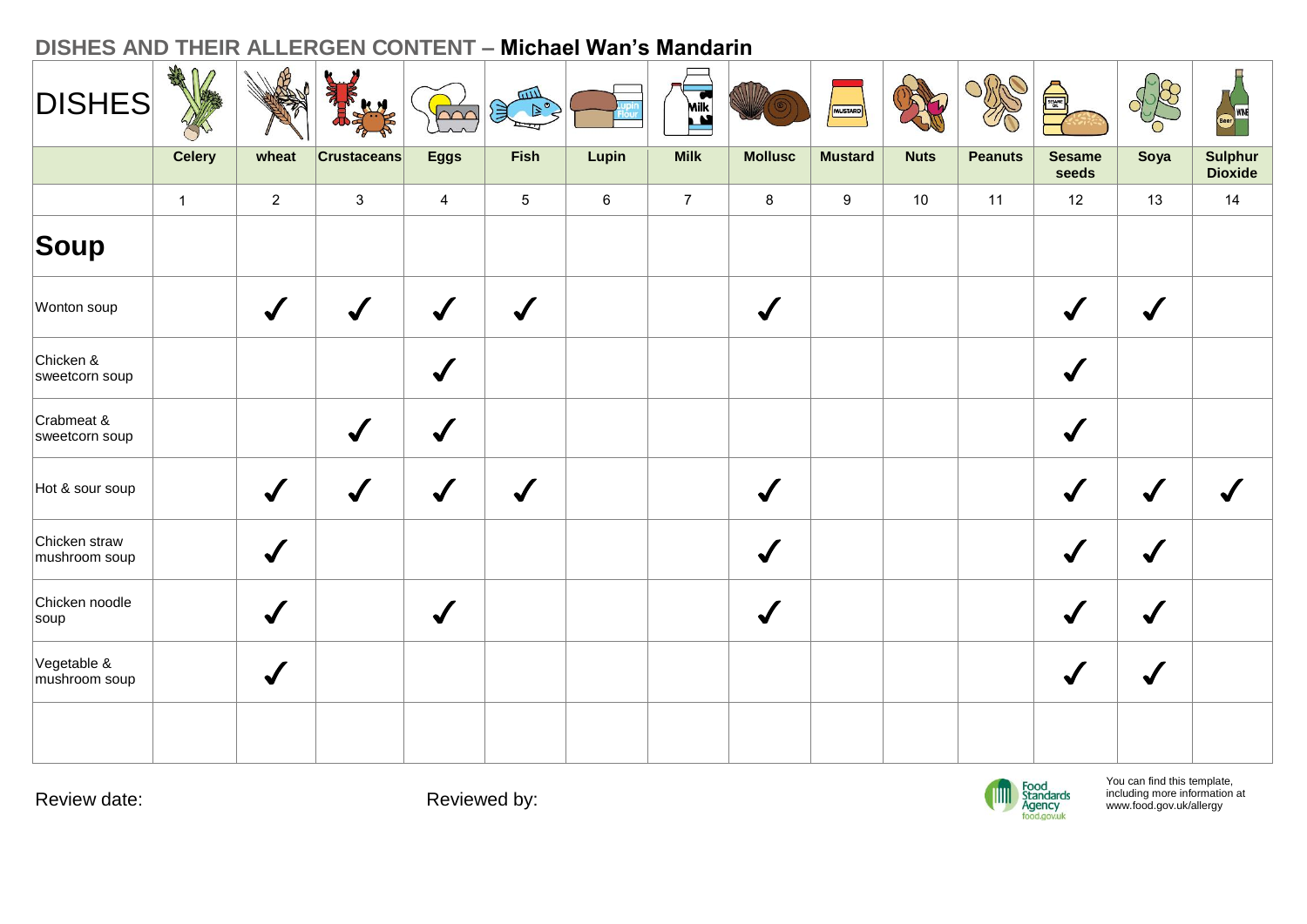| <b>DISHES</b>                                      | AR<br>$\Omega$ |                      | <b>R</b>           | $\sim$               | $\begin{picture}(120,115) \put(0,0){\line(1,0){155}} \put(15,0){\line(1,0){155}} \put(15,0){\line(1,0){155}} \put(15,0){\line(1,0){155}} \put(15,0){\line(1,0){155}} \put(15,0){\line(1,0){155}} \put(15,0){\line(1,0){155}} \put(15,0){\line(1,0){155}} \put(15,0){\line(1,0){155}} \put(15,0){\line(1,0){155}} \put(15,0){\line(1,0){155$ |         | Milk<br><b>Milk</b> |                      | MUSTARD        |             |                | Å                      |                      | WNE                |
|----------------------------------------------------|----------------|----------------------|--------------------|----------------------|---------------------------------------------------------------------------------------------------------------------------------------------------------------------------------------------------------------------------------------------------------------------------------------------------------------------------------------------|---------|---------------------|----------------------|----------------|-------------|----------------|------------------------|----------------------|--------------------|
|                                                    | <b>Celery</b>  | wheat                | <b>Crustaceans</b> | <b>Eggs</b>          | <b>Fish</b>                                                                                                                                                                                                                                                                                                                                 | Lupin   | <b>Milk</b>         | <b>Mollusc</b>       | <b>Mustard</b> | <b>Nuts</b> | <b>Peanuts</b> | <b>Sesame</b><br>seeds | Soya                 | Sulphur<br>Dioxide |
|                                                    | $\mathbf{1}$   | $\overline{2}$       | $\mathbf{3}$       | $\overline{4}$       | $5\phantom{.0}$                                                                                                                                                                                                                                                                                                                             | $\,6\,$ | $\overline{7}$      | 8                    | 9              | 10          | 11             | 12                     | 13                   | $14$               |
| Side                                               | <b>Dishes</b>  |                      |                    |                      |                                                                                                                                                                                                                                                                                                                                             |         |                     |                      |                |             |                |                        |                      |                    |
| Steamed rice                                       |                |                      |                    |                      |                                                                                                                                                                                                                                                                                                                                             |         |                     |                      |                |             |                |                        |                      |                    |
| Egg fried rice                                     |                |                      |                    | $\checkmark$         |                                                                                                                                                                                                                                                                                                                                             |         |                     |                      |                |             |                |                        | $\checkmark$         |                    |
| Steamed fragrant<br>rice                           |                |                      |                    |                      |                                                                                                                                                                                                                                                                                                                                             |         |                     |                      |                |             |                | $\checkmark$           |                      |                    |
| Special fried rice                                 |                | $\checkmark$         |                    | $\blacktriangledown$ |                                                                                                                                                                                                                                                                                                                                             |         |                     |                      |                |             |                |                        |                      |                    |
| Fried soft noodle                                  |                | $\checkmark$         |                    | $\blacktriangledown$ |                                                                                                                                                                                                                                                                                                                                             |         |                     |                      |                |             |                |                        | √                    |                    |
| Mushroom fried<br>rice                             |                | $\blacktriangledown$ |                    | $\checkmark$         |                                                                                                                                                                                                                                                                                                                                             |         |                     |                      |                |             |                |                        | $\blacktriangledown$ |                    |
| Stir fried mix veg<br>Stir fried seasonal<br>green |                | $\checkmark$         |                    |                      |                                                                                                                                                                                                                                                                                                                                             |         |                     | $\sqrt{\frac{1}{2}}$ |                |             |                | $\checkmark$           |                      |                    |
| Prawn cracker                                      |                |                      |                    |                      |                                                                                                                                                                                                                                                                                                                                             |         |                     |                      |                |             |                |                        |                      |                    |
| Salt and chilli<br>chips                           |                |                      |                    |                      |                                                                                                                                                                                                                                                                                                                                             |         |                     |                      |                |             |                |                        |                      |                    |

Review date: The Contract of the Reviewed by:

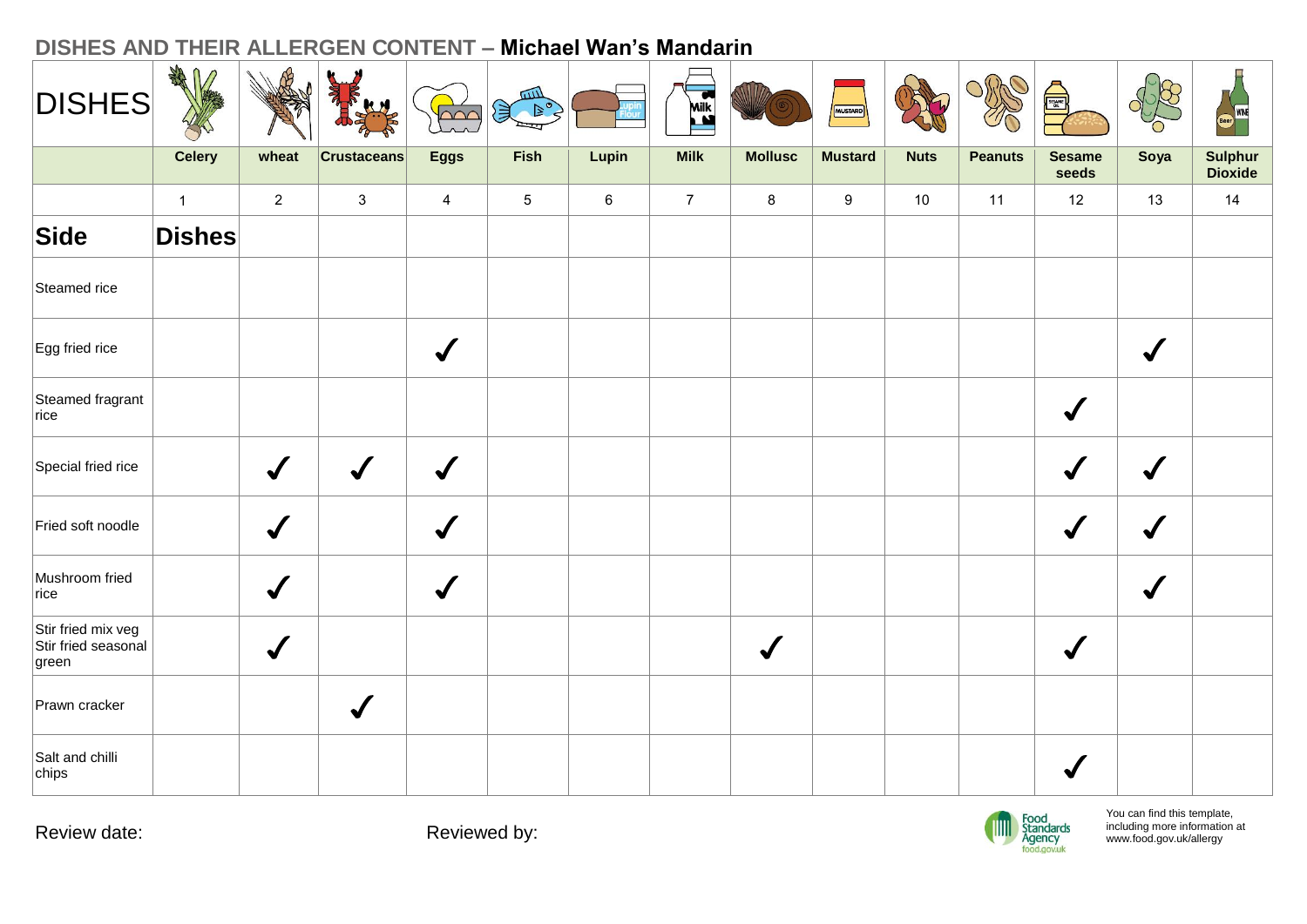| <b>DISHES</b>                                             | AMA           |                      |                    | $\overline{\text{S}}$ | $\begin{picture}(180,10) \put(0,0){\line(1,0){10}} \put(10,0){\line(1,0){10}} \put(10,0){\line(1,0){10}} \put(10,0){\line(1,0){10}} \put(10,0){\line(1,0){10}} \put(10,0){\line(1,0){10}} \put(10,0){\line(1,0){10}} \put(10,0){\line(1,0){10}} \put(10,0){\line(1,0){10}} \put(10,0){\line(1,0){10}} \put(10,0){\line(1,0){10}} \put(10,0){\line($ |         | <b>Milk</b>    |                      | MUSTARD          |             |                | é)                     |                      | Beer WNE                         |
|-----------------------------------------------------------|---------------|----------------------|--------------------|-----------------------|-----------------------------------------------------------------------------------------------------------------------------------------------------------------------------------------------------------------------------------------------------------------------------------------------------------------------------------------------------|---------|----------------|----------------------|------------------|-------------|----------------|------------------------|----------------------|----------------------------------|
|                                                           | <b>Celery</b> | wheat                | <b>Crustaceans</b> | <b>Eggs</b>           | <b>Fish</b>                                                                                                                                                                                                                                                                                                                                         | Lupin   | <b>Milk</b>    | <b>Mollusc</b>       | <b>Mustard</b>   | <b>Nuts</b> | <b>Peanuts</b> | <b>Sesame</b><br>seeds | Soya                 | <b>Sulphur</b><br><b>Dioxide</b> |
|                                                           | $\mathbf{1}$  | $\overline{2}$       | $\mathbf{3}$       | $\overline{4}$        | $5\phantom{.0}$                                                                                                                                                                                                                                                                                                                                     | $\,6\,$ | $\overline{7}$ | $\bf 8$              | $\boldsymbol{9}$ | $10$        | 11             | 12                     | 13                   | 14                               |
| $ \mathsf{S}{\mathsf{i}}\mathsf{g}{\mathsf{n}}$ ature $ $ | <b>Dish</b>   |                      |                    |                       |                                                                                                                                                                                                                                                                                                                                                     |         |                |                      |                  |             |                |                        |                      |                                  |
| Gon Sui chicken<br>or beef                                |               |                      |                    | $\checkmark$          | $\checkmark$                                                                                                                                                                                                                                                                                                                                        |         |                | $\checkmark$         |                  |             |                | $\checkmark$           |                      |                                  |
| Twice cooked<br>$ {\sf port} $                            |               | $\checkmark$         |                    |                       |                                                                                                                                                                                                                                                                                                                                                     |         |                | $\checkmark$         |                  |             |                | $\checkmark$           |                      |                                  |
| Zesty lemon<br>chicken                                    |               |                      |                    | $\checkmark$          |                                                                                                                                                                                                                                                                                                                                                     |         |                |                      |                  |             |                | $\checkmark$           |                      |                                  |
| Huan Sui fish &<br>tofu stew                              |               | $\sqrt{\frac{1}{2}}$ | $\boldsymbol{J}$   | $\sqrt{2}$            | $\checkmark$                                                                                                                                                                                                                                                                                                                                        |         |                | $\sqrt{\frac{1}{2}}$ |                  |             |                | $\boldsymbol{J}$       | $\sqrt{\frac{1}{2}}$ |                                  |
| <b>Sizzling Dish</b>                                      |               |                      |                    |                       |                                                                                                                                                                                                                                                                                                                                                     |         |                |                      |                  |             |                |                        |                      |                                  |
| Chicken with<br>ginger & spring<br>onion                  |               | $\checkmark$         |                    |                       |                                                                                                                                                                                                                                                                                                                                                     |         |                | $\checkmark$         |                  |             |                | $\boldsymbol{J}$       | $\checkmark$         |                                  |
| Beef with ginger &<br>spring onion                        |               | $\checkmark$         |                    |                       |                                                                                                                                                                                                                                                                                                                                                     |         |                | $\checkmark$         |                  |             |                | $\checkmark$           | $\checkmark$         |                                  |
| Chicken<br>Cantonese                                      |               | $\checkmark$         |                    |                       | $\checkmark$                                                                                                                                                                                                                                                                                                                                        |         |                |                      |                  |             |                | $\checkmark$           | $\checkmark$         |                                  |
| Fillet steak<br>Cantonese                                 |               | $\checkmark$         |                    |                       | $\checkmark$                                                                                                                                                                                                                                                                                                                                        |         |                |                      |                  |             |                | $\checkmark$           | $\sqrt{2}$           |                                  |
| King prawn with<br>rich garlic sauce                      |               | $\checkmark$         |                    |                       |                                                                                                                                                                                                                                                                                                                                                     |         |                |                      |                  |             |                |                        | $\checkmark$         |                                  |

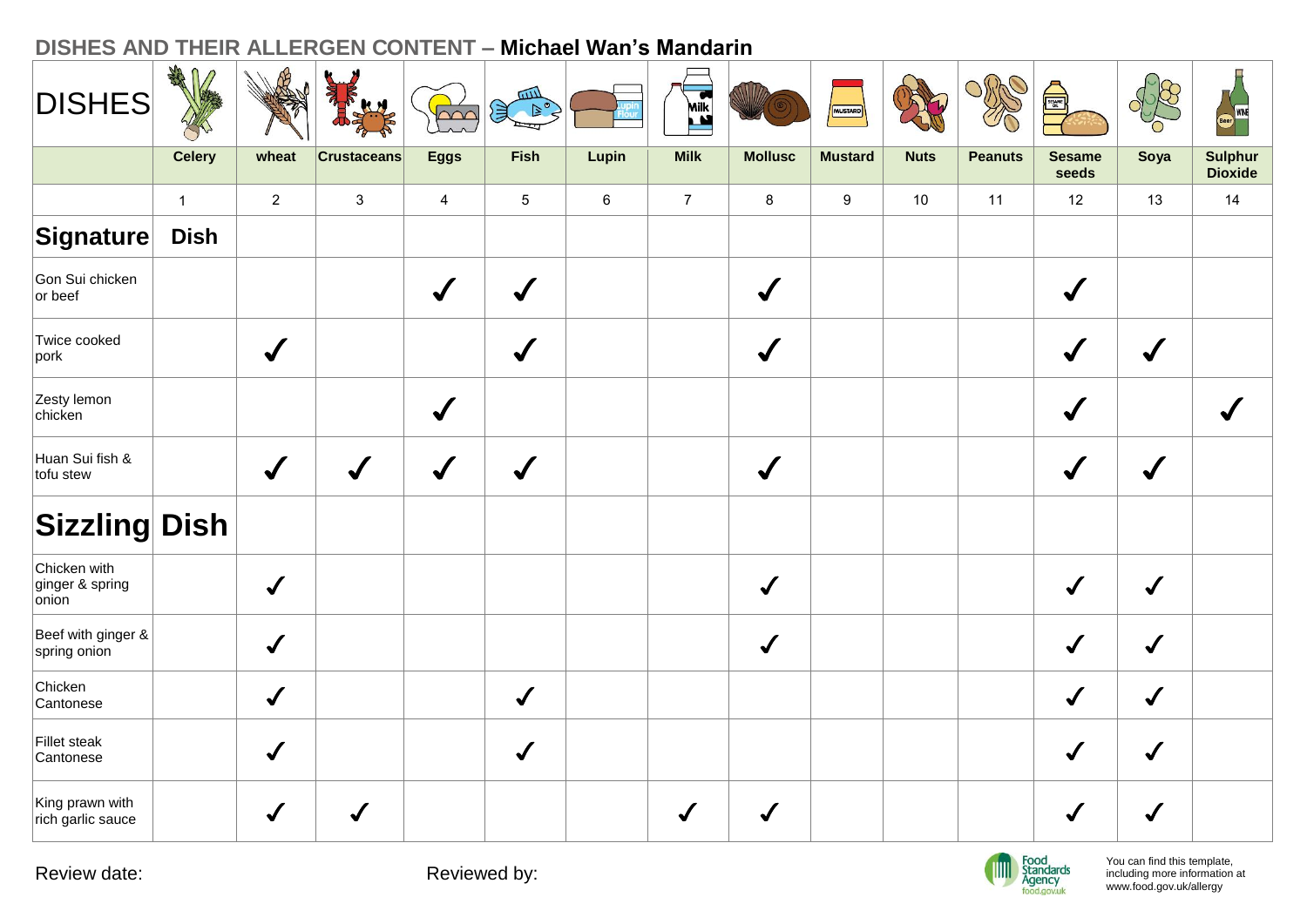| <b>DISHES</b>                                  | ARA<br>$\mathbb{D}$ |                | THE                                | $\sum_{i=1}^{n}$ | 四<br>$\left( \frac{1}{2} \right)$ |         | Milk <sup>3</sup> |                | MUSTARD        |              |                | A                      |              | Beer WINE                        |
|------------------------------------------------|---------------------|----------------|------------------------------------|------------------|-----------------------------------|---------|-------------------|----------------|----------------|--------------|----------------|------------------------|--------------|----------------------------------|
|                                                | <b>Celery</b>       | wheat          | <b>Crustaceans</b>                 | <b>Eggs</b>      | Fish                              | Lupin   | <b>Milk</b>       | <b>Mollusc</b> | <b>Mustard</b> | <b>Nuts</b>  | <b>Peanuts</b> | <b>Sesame</b><br>seeds | Soya         | <b>Sulphur</b><br><b>Dioxide</b> |
|                                                | $\mathbf{1}$        | $\overline{2}$ | $\mathbf{3}$                       | $\overline{4}$   | $\sqrt{5}$                        | $\,6\,$ | $\overline{7}$    | 8              | 9              | 10           | 11             | 12                     | 13           | 14                               |
| King prawn ginger<br>& spring onion            |                     | $\checkmark$   | $\checkmark$                       |                  |                                   |         |                   | $\checkmark$   |                |              |                | $\checkmark$           | $\checkmark$ |                                  |
| Scallop with rich<br>garlic sauce              |                     | $\checkmark$   | $\checkmark$                       |                  |                                   |         | $\checkmark$      | $\checkmark$   |                |              |                | $\checkmark$           | $\checkmark$ |                                  |
| Scallop ginger &<br>spring onion               |                     | $\checkmark$   | $\checkmark$                       |                  |                                   |         |                   | $\checkmark$   |                |              |                | $\checkmark$           | $\checkmark$ |                                  |
| Roast duck green<br>pepper black bean<br>sauce |                     | $\checkmark$   |                                    |                  |                                   |         |                   | $\sqrt{2}$     |                |              |                | $\checkmark$           | $\checkmark$ |                                  |
| Mini fillet steak<br>black pepper<br>sauce     |                     | $\checkmark$   |                                    | $\checkmark$     |                                   |         | $\checkmark$      | $\checkmark$   |                |              |                | $\checkmark$           | $\sqrt{2}$   |                                  |
| <b>Mains</b>                                   |                     |                |                                    |                  |                                   |         |                   |                |                |              |                |                        |              |                                  |
| Szechuan                                       |                     | $\checkmark$   | $\checkmark$<br>If prawn is chosen |                  | $\checkmark$                      |         |                   | $\checkmark$   |                |              |                | $\checkmark$           | $\checkmark$ |                                  |
| Kung Pao                                       |                     | $\checkmark$   | $\checkmark$<br>If prawn is chosen |                  | $\checkmark$                      |         |                   | $\checkmark$   |                | $\checkmark$ |                | $\checkmark$           | $\checkmark$ |                                  |
| Chow Mein                                      |                     | $\checkmark$   | If prawn or<br>special is chosen   | $\checkmark$     |                                   |         |                   | $\checkmark$   |                |              |                | $\checkmark$           | $\checkmark$ |                                  |
| Satay                                          |                     | $\checkmark$   | $\checkmark$                       |                  |                                   |         | $\checkmark$      | $\checkmark$   |                |              | $\checkmark$   | $\checkmark$           | $\checkmark$ |                                  |
| Gu Loh (sweet &<br>sour)                       |                     |                | $\checkmark$<br>If prawn is chosen |                  | $\sqrt{2}$                        |         |                   |                |                |              |                |                        |              |                                  |

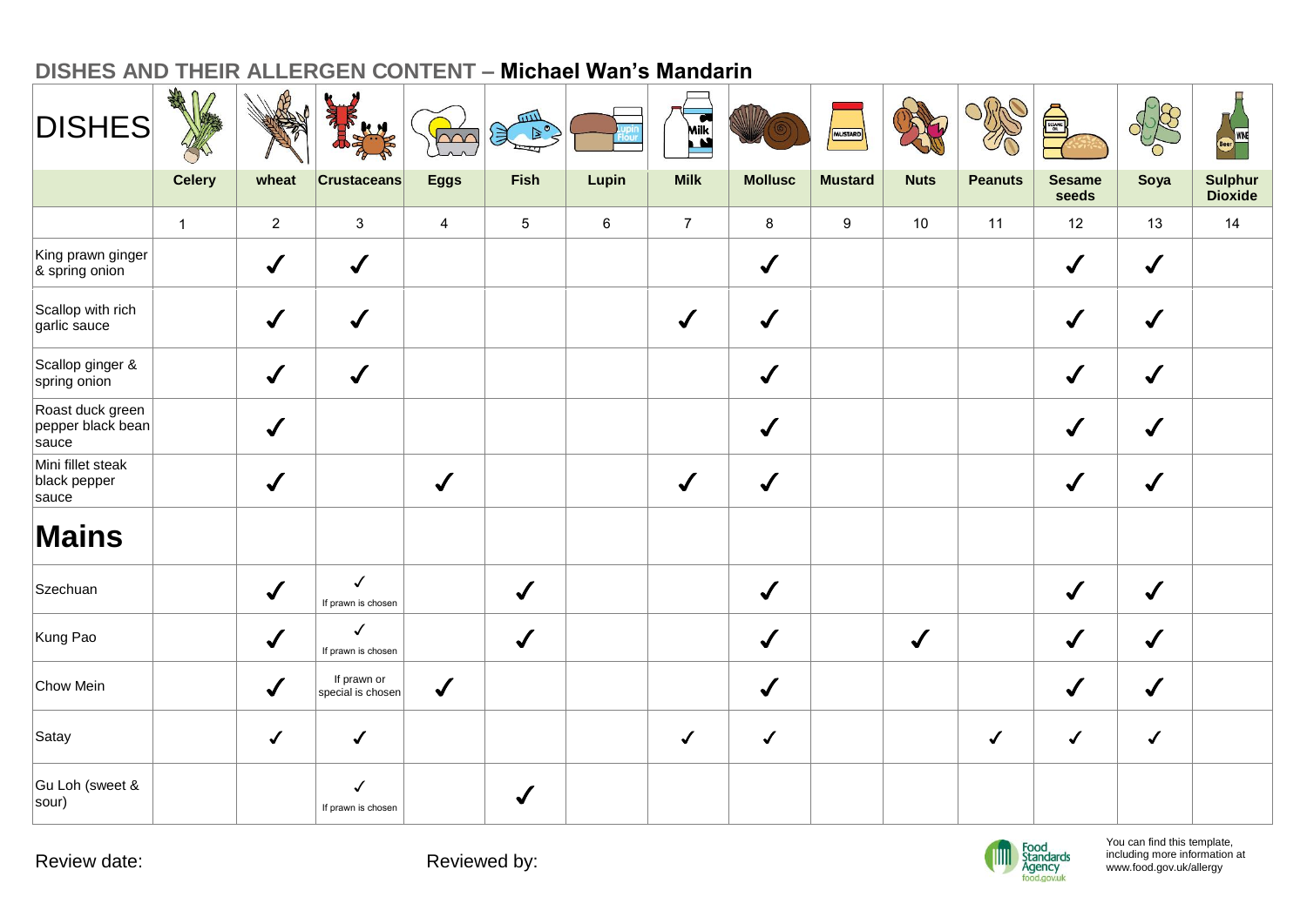| <b>DISHES</b>         | ART           |                | ă<br><b>R</b>                      | $\sim$         | $\mathbb{R}^{\circ}$ |         | Milk           |                | MUSTARD          |             |                | é,                     |              | Beer WINE                        |
|-----------------------|---------------|----------------|------------------------------------|----------------|----------------------|---------|----------------|----------------|------------------|-------------|----------------|------------------------|--------------|----------------------------------|
|                       | <b>Celery</b> | wheat          | <b>Crustaceans</b>                 | <b>Eggs</b>    | Fish                 | Lupin   | <b>Milk</b>    | <b>Mollusc</b> | <b>Mustard</b>   | <b>Nuts</b> | <b>Peanuts</b> | <b>Sesame</b><br>seeds | Soya         | <b>Sulphur</b><br><b>Dioxide</b> |
|                       | $\mathbf{1}$  | $\overline{2}$ | $\mathbf{3}$                       | $\overline{4}$ | $\sqrt{5}$           | $\,6\,$ | $\overline{7}$ | 8              | $\boldsymbol{9}$ | 10          | 11             | 12                     | 13           | 14                               |
| Si Ju (blackbean)     |               | $\checkmark$   |                                    |                |                      |         |                | $\checkmark$   |                  |             |                | $\checkmark$           | $\checkmark$ |                                  |
| Curry                 | $\checkmark$  | $\checkmark$   | $\checkmark$                       |                | $\checkmark$         |         |                |                | $\checkmark$     |             |                | $\checkmark$           | $\checkmark$ | $\checkmark$                     |
| Se Choi               |               | $\checkmark$   | $\checkmark$<br>If prawn is chosen |                |                      |         |                | $\checkmark$   |                  |             |                | $\checkmark$           | $\checkmark$ |                                  |
| Ju Yim                |               |                | $\checkmark$<br>If prawn is chosen | $\checkmark$   |                      |         |                | $\checkmark$   |                  |             |                | $\checkmark$           |              |                                  |
| Gan Bian Dou          |               |                |                                    | $\checkmark$   |                      |         |                | $\checkmark$   |                  |             |                | $\checkmark$           |              | $\checkmark$                     |
| Dan Dan Noodle        |               | $\checkmark$   |                                    | $\checkmark$   | $\checkmark$         |         |                | $\checkmark$   |                  |             |                | $\checkmark$           | $\checkmark$ |                                  |
| Ma Po Tofu            |               | $\checkmark$   |                                    |                | $\checkmark$         |         |                | $\checkmark$   |                  |             |                | $\checkmark$           | $\checkmark$ |                                  |
| Nasi Goreng           | $\checkmark$  | $\checkmark$   | ✔                                  | $\checkmark$   |                      |         | $\checkmark$   |                |                  |             | $\checkmark$   | $\checkmark$           | $\checkmark$ | $\checkmark$                     |
| Vermicelli            | $\checkmark$  | $\checkmark$   | $\checkmark$                       | $\checkmark$   |                      |         | $\checkmark$   |                |                  |             | $\checkmark$   | $\checkmark$           | $\checkmark$ | $\checkmark$                     |
| Wonton noodle<br>soup |               | $\checkmark$   | $\checkmark$                       | $\checkmark$   | $\checkmark$         |         |                | $\checkmark$   |                  |             |                | $\checkmark$           | $\checkmark$ |                                  |
| Duck udon             |               | $\checkmark$   | √                                  |                | ✔                    |         |                | $\checkmark$   |                  |             |                | $\checkmark$           | $\checkmark$ |                                  |

Review date: The Contract of the Reviewed by:

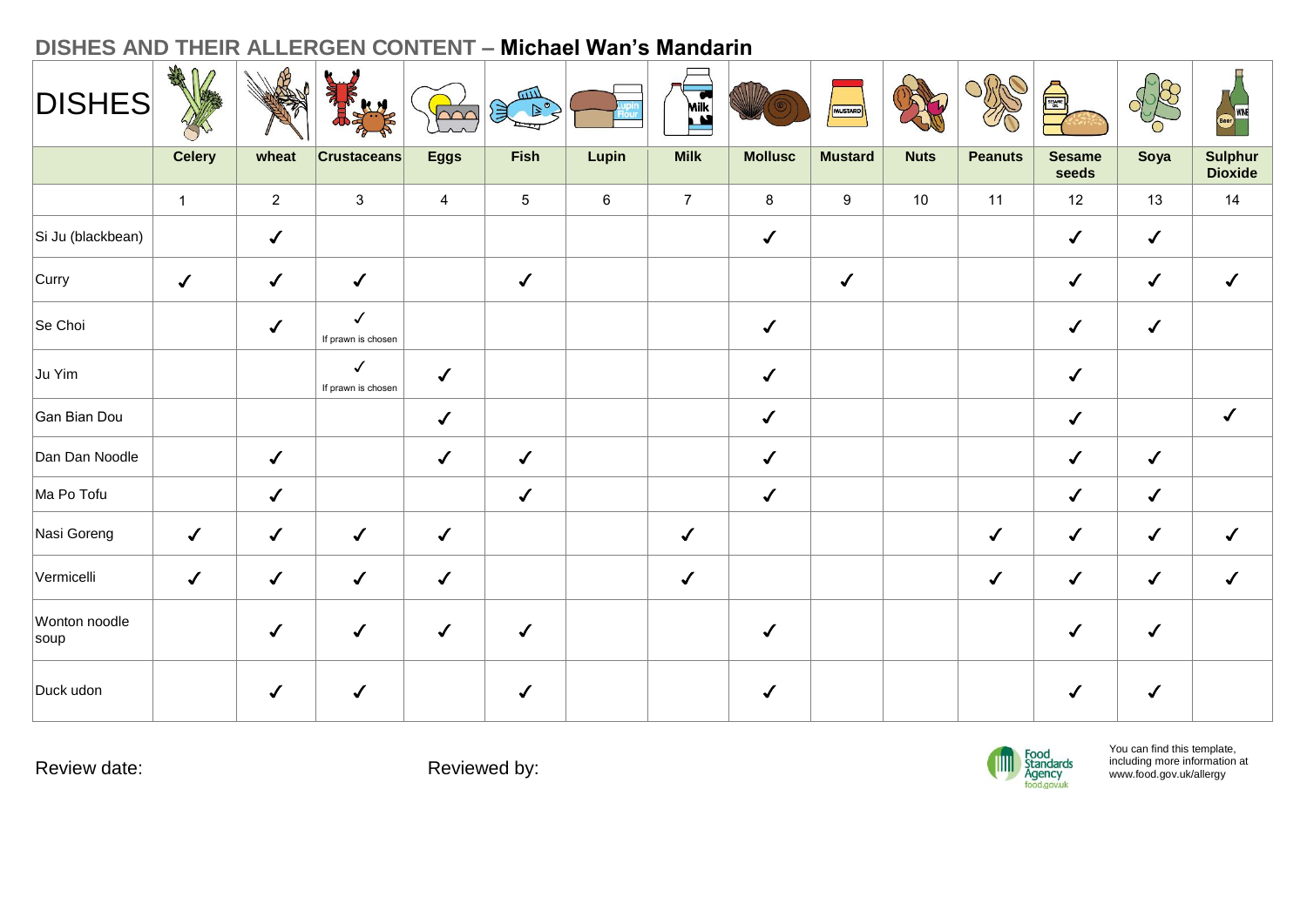| <b>DISHES</b>              | ART<br>$\mathbb{D}$     |                | 最好                 | $\overline{\Omega}$ | $\begin{picture}(120,115) \put(0,0){\line(1,0){10}} \put(15,0){\line(1,0){10}} \put(15,0){\line(1,0){10}} \put(15,0){\line(1,0){10}} \put(15,0){\line(1,0){10}} \put(15,0){\line(1,0){10}} \put(15,0){\line(1,0){10}} \put(15,0){\line(1,0){10}} \put(15,0){\line(1,0){10}} \put(15,0){\line(1,0){10}} \put(15,0){\line(1,0){10}} \put(15,0){\line$ |         | E              |                | MUSTARD          |              |                | SESAME <sub>OR</sub>   |              | Beer WINE                        |
|----------------------------|-------------------------|----------------|--------------------|---------------------|-----------------------------------------------------------------------------------------------------------------------------------------------------------------------------------------------------------------------------------------------------------------------------------------------------------------------------------------------------|---------|----------------|----------------|------------------|--------------|----------------|------------------------|--------------|----------------------------------|
|                            | <b>Celery</b>           | wheat          | <b>Crustaceans</b> | <b>Eggs</b>         | Fish                                                                                                                                                                                                                                                                                                                                                | Lupin   | <b>Milk</b>    | <b>Mollusc</b> | <b>Mustard</b>   | <b>Nuts</b>  | <b>Peanuts</b> | <b>Sesame</b><br>seeds | Soya         | <b>Sulphur</b><br><b>Dioxide</b> |
|                            | $\mathbf{1}$            | $\overline{2}$ | $\mathbf{3}$       | $\overline{4}$      | $\overline{5}$                                                                                                                                                                                                                                                                                                                                      | $\,6\,$ | $\overline{7}$ | $\bf 8$        | $\boldsymbol{9}$ | 10           | 11             | 12                     | 13           | 14                               |
|                            | <b>Mandarin Banquet</b> |                |                    |                     |                                                                                                                                                                                                                                                                                                                                                     |         |                |                |                  |              |                |                        |              |                                  |
| Combination<br>starter     |                         | $\checkmark$   | $\sqrt{ }$         | $\checkmark$        |                                                                                                                                                                                                                                                                                                                                                     |         |                | $\checkmark$   | $\checkmark$     |              | $\sqrt{2}$     | $\checkmark$           | $\checkmark$ |                                  |
| Aromatic crispy<br>duck    |                         | $\checkmark$   | $\checkmark$       | $\checkmark$        |                                                                                                                                                                                                                                                                                                                                                     |         |                | $\checkmark$   |                  |              |                | $\sqrt{2}$             | $\sqrt{2}$   |                                  |
| King prawn garlic<br>sauce |                         | $\checkmark$   | $\checkmark$       |                     |                                                                                                                                                                                                                                                                                                                                                     |         | $\checkmark$   | $\checkmark$   |                  |              |                | $\checkmark$           | $\checkmark$ |                                  |
| Crispy fillet beef         |                         |                |                    | $\checkmark$        | $\checkmark$                                                                                                                                                                                                                                                                                                                                        |         |                | $\checkmark$   |                  |              |                | $\checkmark$           |              |                                  |
| Chicken<br>Blackbean       |                         | $\checkmark$   |                    |                     |                                                                                                                                                                                                                                                                                                                                                     |         |                | $\checkmark$   |                  |              |                | $\checkmark$           | $\checkmark$ |                                  |
| Special fried rice         |                         | $\checkmark$   | $\checkmark$       | $\checkmark$        |                                                                                                                                                                                                                                                                                                                                                     |         |                |                |                  |              |                | $\checkmark$           | $\checkmark$ |                                  |
| Vermicelli                 | $\sqrt{2}$              | $\checkmark$   | $\checkmark$       | $\checkmark$        |                                                                                                                                                                                                                                                                                                                                                     |         | $\checkmark$   |                |                  |              | $\checkmark$   | $\checkmark$           | $\checkmark$ | $\checkmark$                     |
|                            | <b>Banquet A</b>        |                |                    |                     |                                                                                                                                                                                                                                                                                                                                                     |         |                |                |                  |              |                |                        |              |                                  |
| Combination<br>starter     |                         | $\checkmark$   | $\checkmark$       | $\checkmark$        |                                                                                                                                                                                                                                                                                                                                                     |         |                | $\checkmark$   | $\checkmark$     |              | $\checkmark$   | $\checkmark$           | $\checkmark$ |                                  |
| Cantonese beef             |                         | $\sqrt{2}$     |                    |                     | $\checkmark$                                                                                                                                                                                                                                                                                                                                        |         |                |                |                  |              |                | $\checkmark$           | $\checkmark$ |                                  |
| Sweet & Sour<br>Combo      |                         |                |                    |                     | $\checkmark$                                                                                                                                                                                                                                                                                                                                        |         |                |                |                  |              |                |                        |              |                                  |
| Chicken<br>Cashewnut       |                         | $\checkmark$   |                    |                     | $\checkmark$                                                                                                                                                                                                                                                                                                                                        |         |                | $\checkmark$   |                  | $\checkmark$ |                | $\sqrt{2}$             | $\checkmark$ |                                  |
| Egg fried rice             |                         |                |                    | $\checkmark$        |                                                                                                                                                                                                                                                                                                                                                     |         |                |                |                  |              |                |                        |              |                                  |

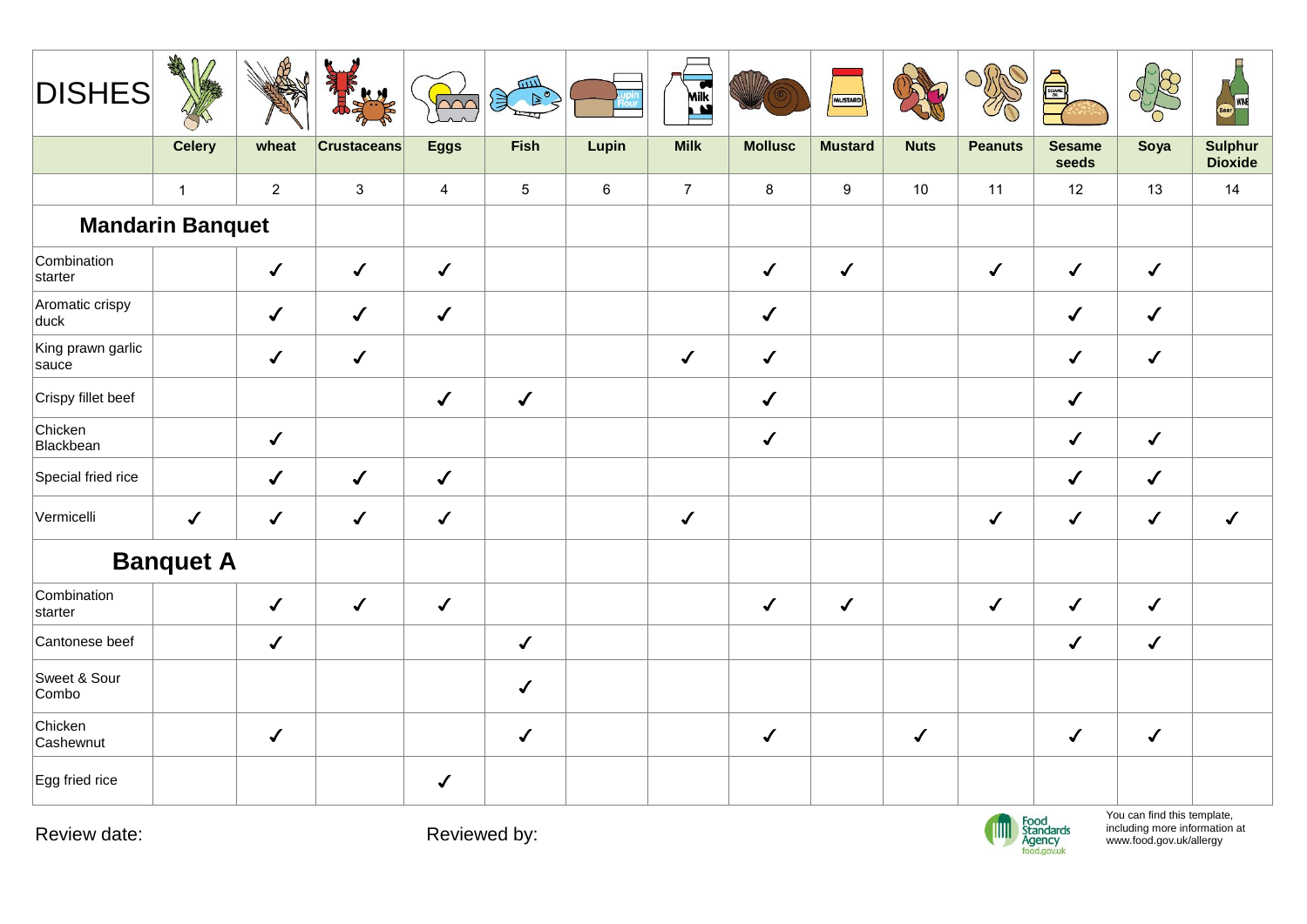| <b>DISHES</b>             | ART              |                | REAL PROPERTY.     | $\overline{\Omega}$ | Sean Ro         |         | <b>Kilk</b>    |                | MUSTARD          |             |                | S                      |              | (Beer WINE                       |
|---------------------------|------------------|----------------|--------------------|---------------------|-----------------|---------|----------------|----------------|------------------|-------------|----------------|------------------------|--------------|----------------------------------|
|                           | <b>Celery</b>    | wheat          | <b>Crustaceans</b> | <b>Eggs</b>         | Fish            | Lupin   | <b>Milk</b>    | <b>Mollusc</b> | <b>Mustard</b>   | <b>Nuts</b> | <b>Peanuts</b> | <b>Sesame</b><br>seeds | Soya         | <b>Sulphur</b><br><b>Dioxide</b> |
|                           | $\mathbf{1}$     | $\overline{2}$ | $\mathbf{3}$       | $\overline{4}$      | $5\phantom{.0}$ | $\,6\,$ | $\overline{7}$ | $\bf 8$        | $\boldsymbol{9}$ | 10          | 11             | 12                     | 13           | 14                               |
|                           | <b>Banquet B</b> |                |                    |                     |                 |         |                |                |                  |             |                |                        |              |                                  |
| Chicken<br>sweetcorn soup |                  |                |                    | $\checkmark$        |                 |         |                |                |                  |             |                | $\checkmark$           |              |                                  |
| Combination<br>starter    |                  | $\checkmark$   | $\checkmark$       | $\checkmark$        |                 |         |                | $\checkmark$   | $\checkmark$     |             | $\checkmark$   | $\checkmark$           | $\checkmark$ |                                  |
| Cantonese beef            |                  | $\checkmark$   |                    |                     | $\checkmark$    |         |                |                |                  |             |                | $\checkmark$           | $\checkmark$ |                                  |
| Sweet & Sour<br>chicken   |                  |                |                    |                     | $\checkmark$    |         |                |                |                  |             |                |                        |              |                                  |
| Satay king prawn          |                  | $\checkmark$   | $\checkmark$       |                     |                 |         | $\checkmark$   | $\checkmark$   |                  |             | $\checkmark$   | $\checkmark$           | $\checkmark$ |                                  |
| Egg fried rice            |                  |                |                    | $\checkmark$        |                 |         |                |                |                  |             |                |                        |              |                                  |
|                           | <b>Banquet C</b> |                |                    |                     |                 |         |                |                |                  |             |                |                        |              |                                  |
| Aromatic crispy<br>duck   |                  | $\checkmark$   | $\checkmark$       | $\checkmark$        |                 |         |                | $\checkmark$   |                  |             |                | $\checkmark$           | $\checkmark$ |                                  |
| Satay king prawn          |                  | $\checkmark$   | $\checkmark$       |                     |                 |         | $\checkmark$   | $\checkmark$   |                  |             | $\checkmark$   | $\checkmark$           | $\checkmark$ |                                  |
| Sweet & Sour<br>chicken   |                  |                |                    |                     | $\checkmark$    |         |                |                |                  |             |                |                        |              |                                  |
| Beef Blackbean            |                  | $\checkmark$   |                    |                     |                 |         |                | $\checkmark$   |                  |             |                | $\checkmark$           | $\checkmark$ |                                  |
| Egg fried rice            |                  |                |                    | $\sqrt{2}$          |                 |         |                |                |                  |             |                |                        |              |                                  |